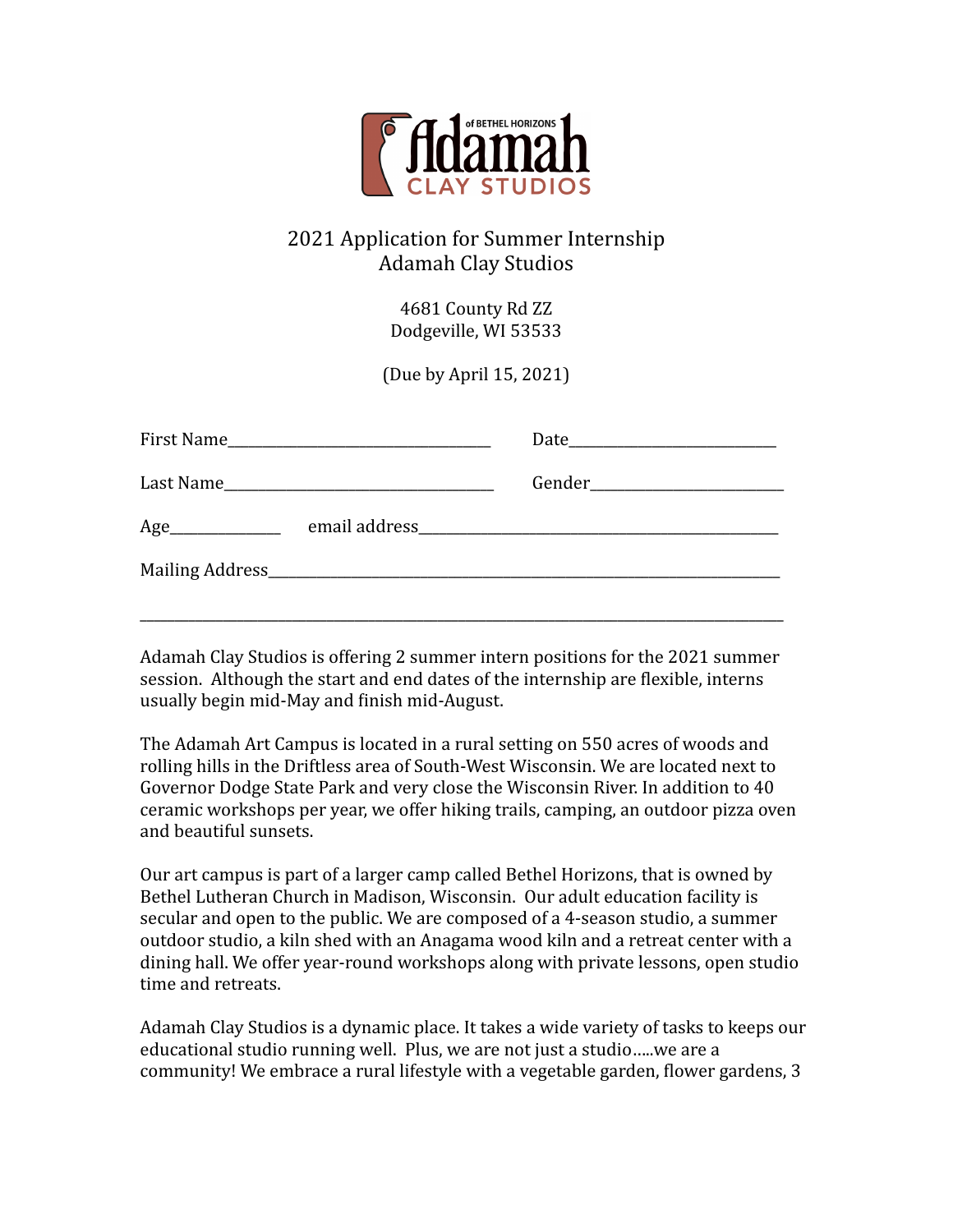bee hives, we often dig our clay, and have evening campfires. There is often something cooking in the studio kitchen and a hike being planned.

The director, Jennifer Mally, lives on site. Michael Schael is the studio assistant and is here part time. We are a slim staff with lots of responsibilities! We work hard and we play hard! If you are interested in joining our team for the summer, please email your application to jennifer@bethelhorizons.org or send your application to: Adamah Clay Studios, 4681 County Rd ZZ, Dodgeville, WI 53533

#### Adamah internship offers the following:

- Interns are offered lodging (you may have to share a room) in one of the retreat buildings at the camp along with all meals served during workshops. (note: there are days when no workshops are offered and you will be responsible for your own food. We have a kitchen in the studio.) There are often a lot of leftovers available!
- The week of July  $4<sup>th</sup>$  the studio is closed. You will have a week off!!
- Interns are also offered a small studio space and the use of reclaimed stoneware clay. They are welcome to put work in studio firings, including gas, electric and wood.
- Interns will have access to all summer workshops and wood firings. Although daily workshop preparation tasks are required from interns, interns are encouraged to participant in workshops, kiln firings, teaching and developing their own body of work.
- Interns will have the opportunity to learn how a professional studio is run as an educational and business center.
- Opportunities to sell work in our very small gallery and at the local farmers market.
- The studio is open 24 hours a day.

I am looking for applicants who are easy to work with, take direction, can work independently, have a great attitude and a passion for ceramics.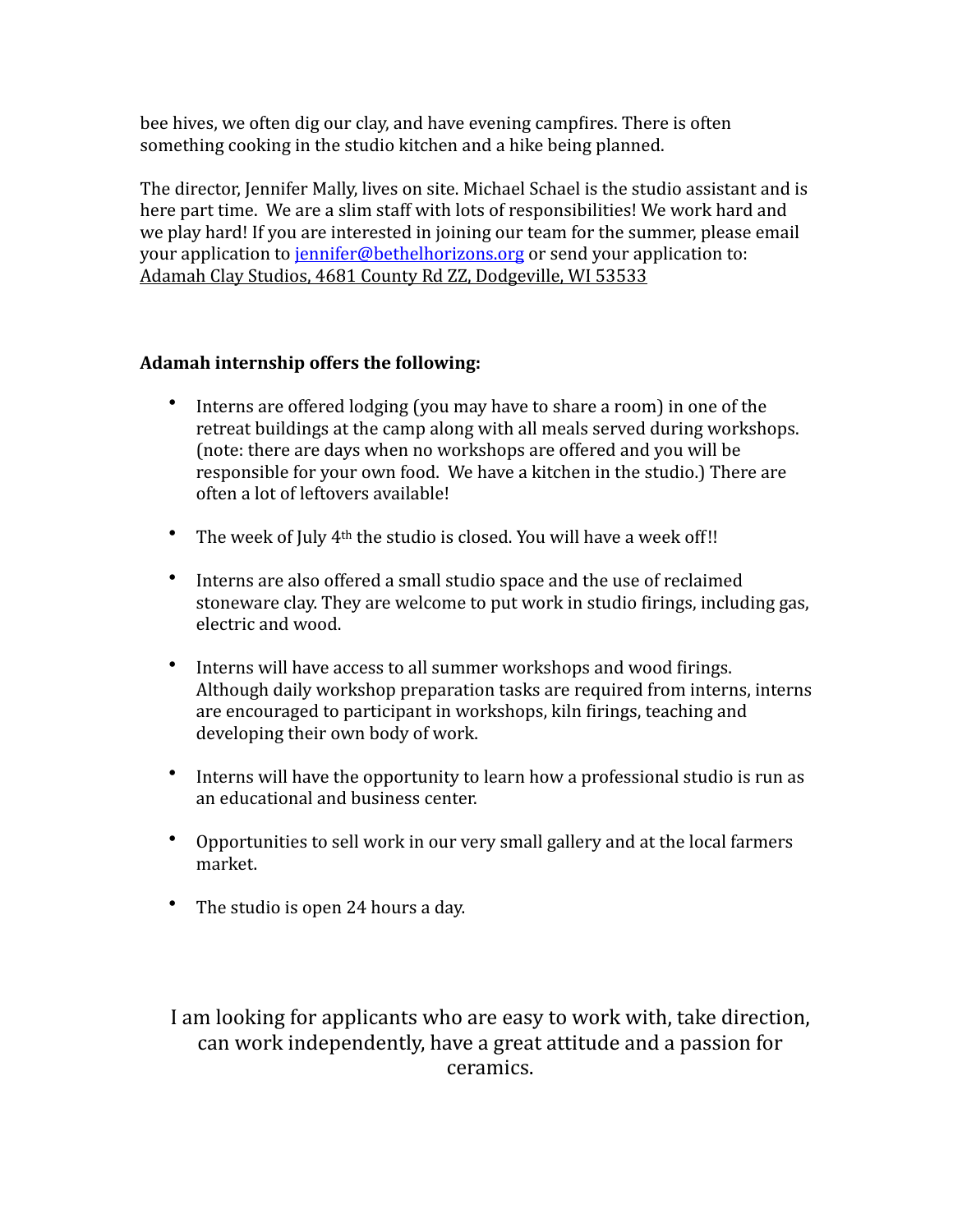#### **What is expected of interns:**

- The **minimum** expectation is for the interns to be present or available from 9:00am to  $3:00$ pm, 5 days a week. The studio is open and running  $7$  days a week!! (There are times where longer days are expected in the studio to get work done) The days vacillate between intense work and days where interns can sit in on workshops or work on their own body of work.
- Interns will be responsible for helping set-up and clean-up workshop spaces: moving tables, wheels, clay, etc. Prepping handouts, assigning rooms, helping participants and instructors, sweeping, mopping, etc.
- Interns will be responsible for helping reclaim and pug clay and mixing glazes. They will load and unload kilns.
- Adamah would like to assign one of the interns social media tasks like posting to our Facebook page, posting to Instagram and to our website photo page.
- Adamah keeps a large vegetable garden and a rock wall full of flowers. Interns will be required to help maintain the garden and rock wall. You also get to eat the vegetables!!!
- Interns will help split and stack wood for the wood kiln.

**NOTE:** This internship requires physical strength and endurance. Interns must be able to easily lift #50 multiple times. (i.e. able to move wheels, bags of clay, large bags of dry materials, full glaze buckets, wood for the kiln and kiln shelves)

**Interns represent the face of our studio--our professionalism, our integrity, our level of expertise.** As an education center, as well as a retreat center, we serve the participants who attend our workshops. Interns must be professional and willing to assist our participants and instructors. A good attitude is really important! 

- Alcohol is allowed on our campus. You are allowed to drink if you are 21 or older (as long as we do not go overboard!). Smoking is allowed outside on the art campus only.
- No illegal drugs ....and this is enforced.
- No pets can come along during internships.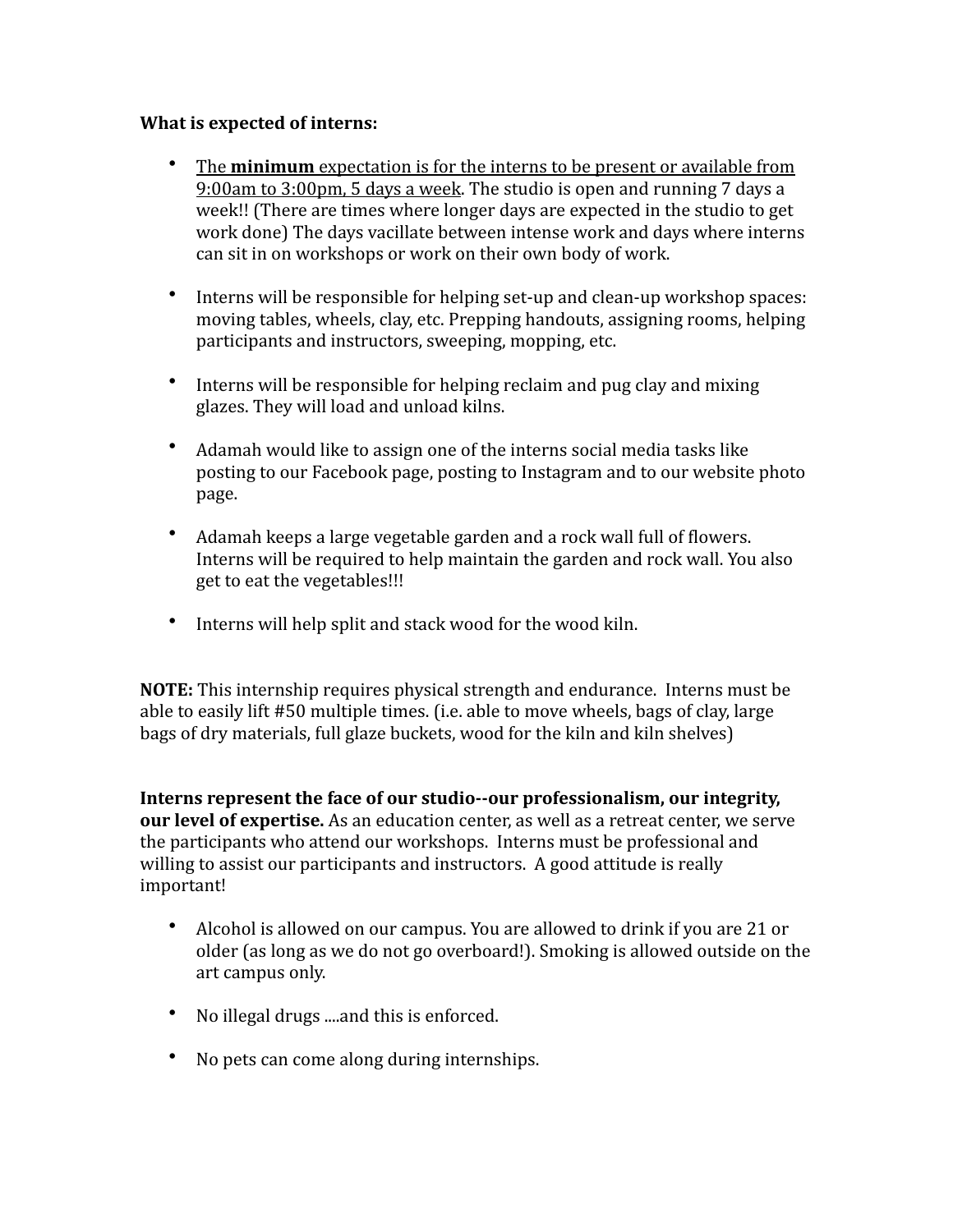• No inappropriate clothing like bikini tops or super short shorts during workshops. Male interns need to keep their shirts on during professional hours as well.

# The Application Process

\_\_\_\_\_\_\_\_\_\_\_\_\_\_\_\_\_\_\_\_\_\_\_\_\_\_\_\_\_ 

(Due by April 15, 2021)

It is important to get to know the people who are applying for the internship positions! Please submit answers to the following questions. This is a Word document so you can simply type on this document, save it with your name in the title and send it back to me as an attachment to my email:

#### **jennifer@bethelhorizons.org**

Letters of recommendation can be emailed or sent to me at the following address:

#### **Adamah Clay Studios c/o Jennifer Mally 4681 County Rd ZZ**  Dodgeville, WI 53533

### Questions:

- 1. Tell me about your education/training in ceramics. How long have you been working with clay?
- 2. Are you familiar with studio maintenance: reclaiming clay, mixing glazes, firing electric, gas and wood kilns, etc. Tell me about your experience with studio practices.
- 3. What do you hope to learn this summer as an intern? What are your specific interests in ceramics? (i.e. wood firing, glaze testing, throwing large forms.....)
- 4. What can you offer Adamah Clay Studios this summer? Do you have specific talents you could share/teach others?